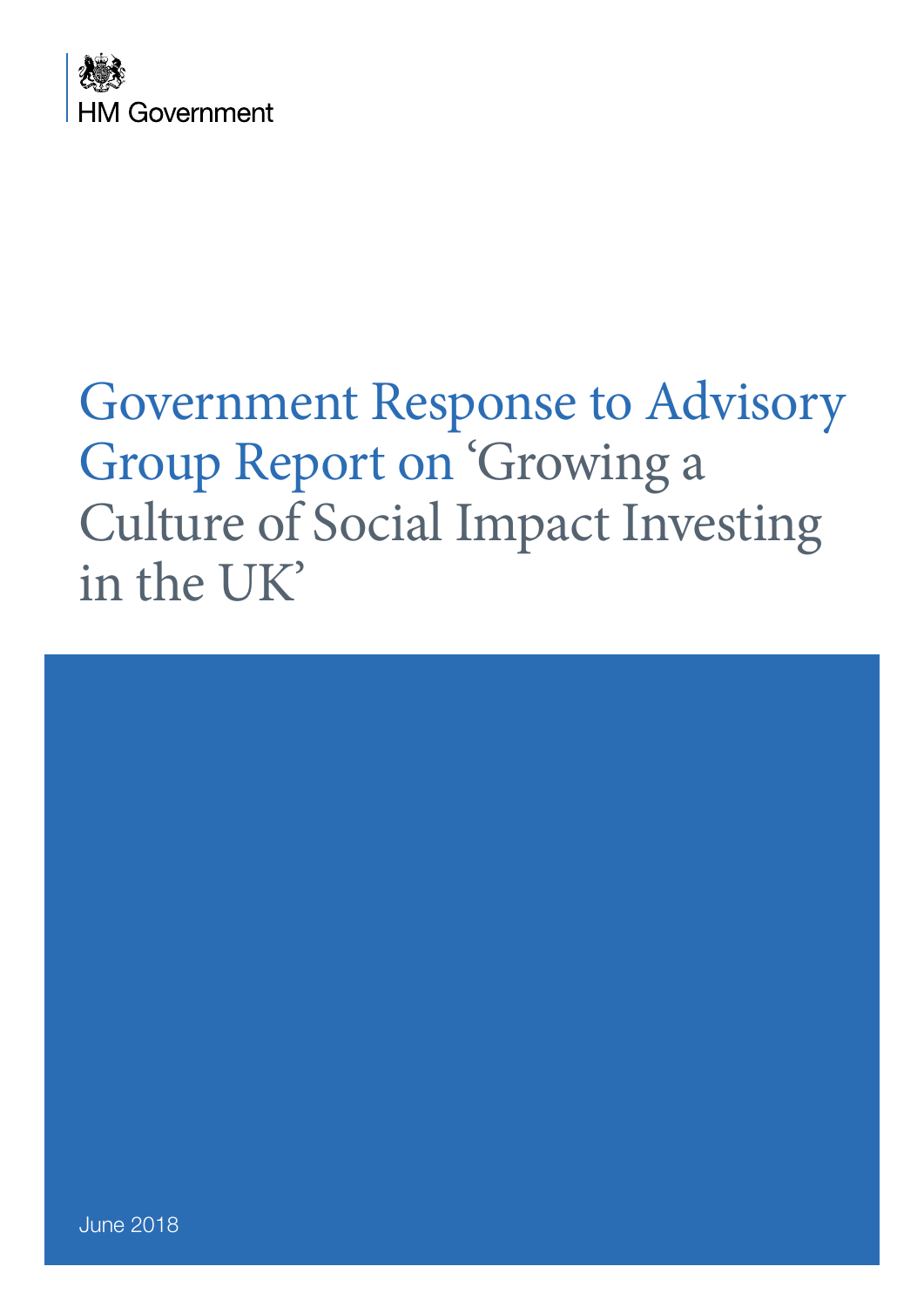We can also provide documents to meet the specific requirements for people with disabilities. Please email enquiries@culture.gov.uk

Department for Digital, Culture, Media & Sport HM Treasury Printed in the UK on recycled paper © Crown copyright 2018

You may re-use this information (excluding logos) free of charge in any format or medium, under the terms of the Open Government Licence. To view this licence, visit http://www.nationalarchives.gov.uk/doc/ open-government-licence/ or e-mail: psi@nationalarchives.gsi.gov.uk. Where we have identified any third party copyright information you will need to obtain permission from the copyright holders concerned.

Any enquiries regarding this document should be sent to us at enquiries@culture.gov.uk or public.enquiries@hmtreasury.gsi.gov.uk

This document is also available from our website at www.gov.uk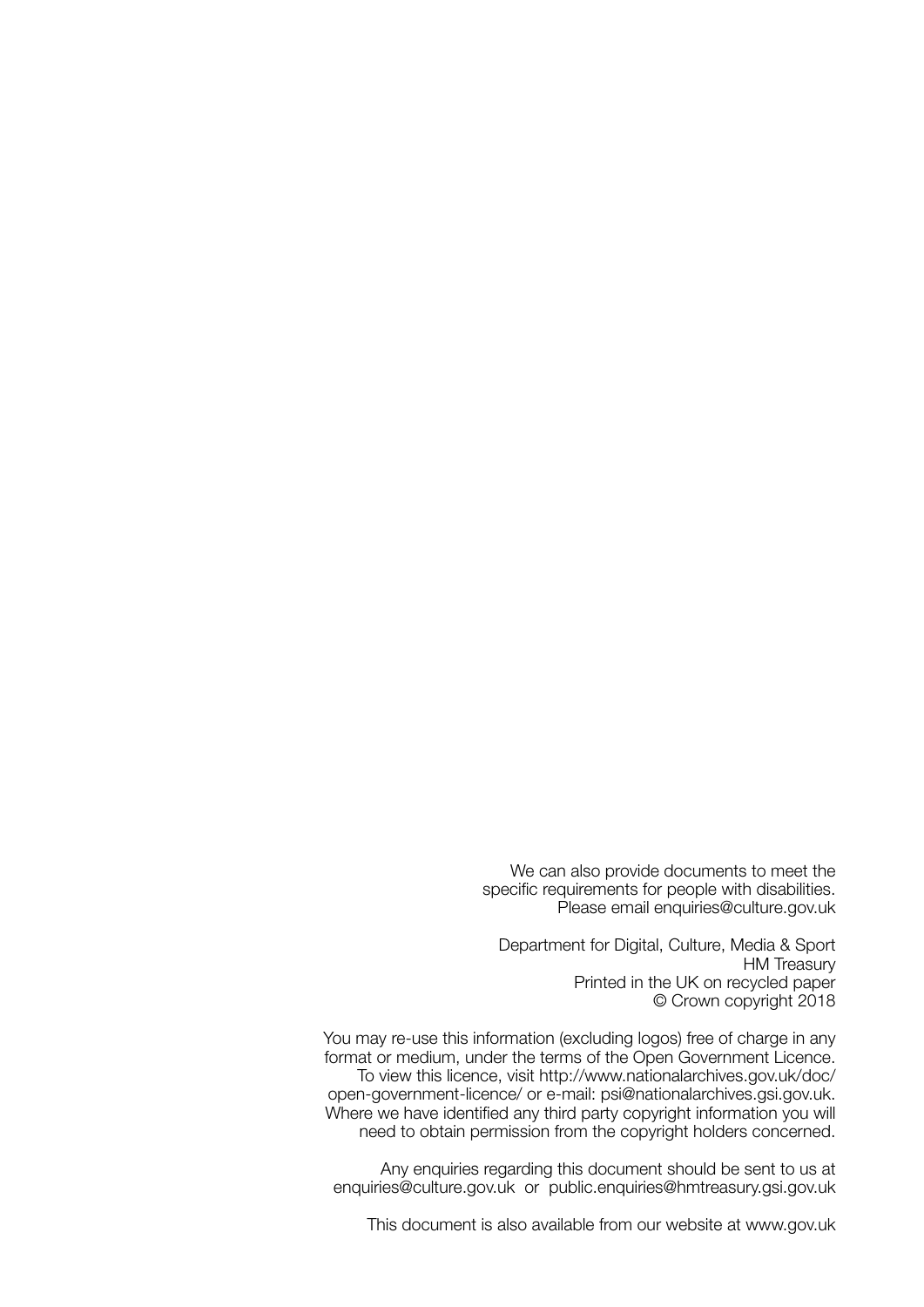## **Contents**

| <b>Foreword</b>                            |   |
|--------------------------------------------|---|
| <b>Introduction</b>                        | 3 |
| Government response to the recommendations | 5 |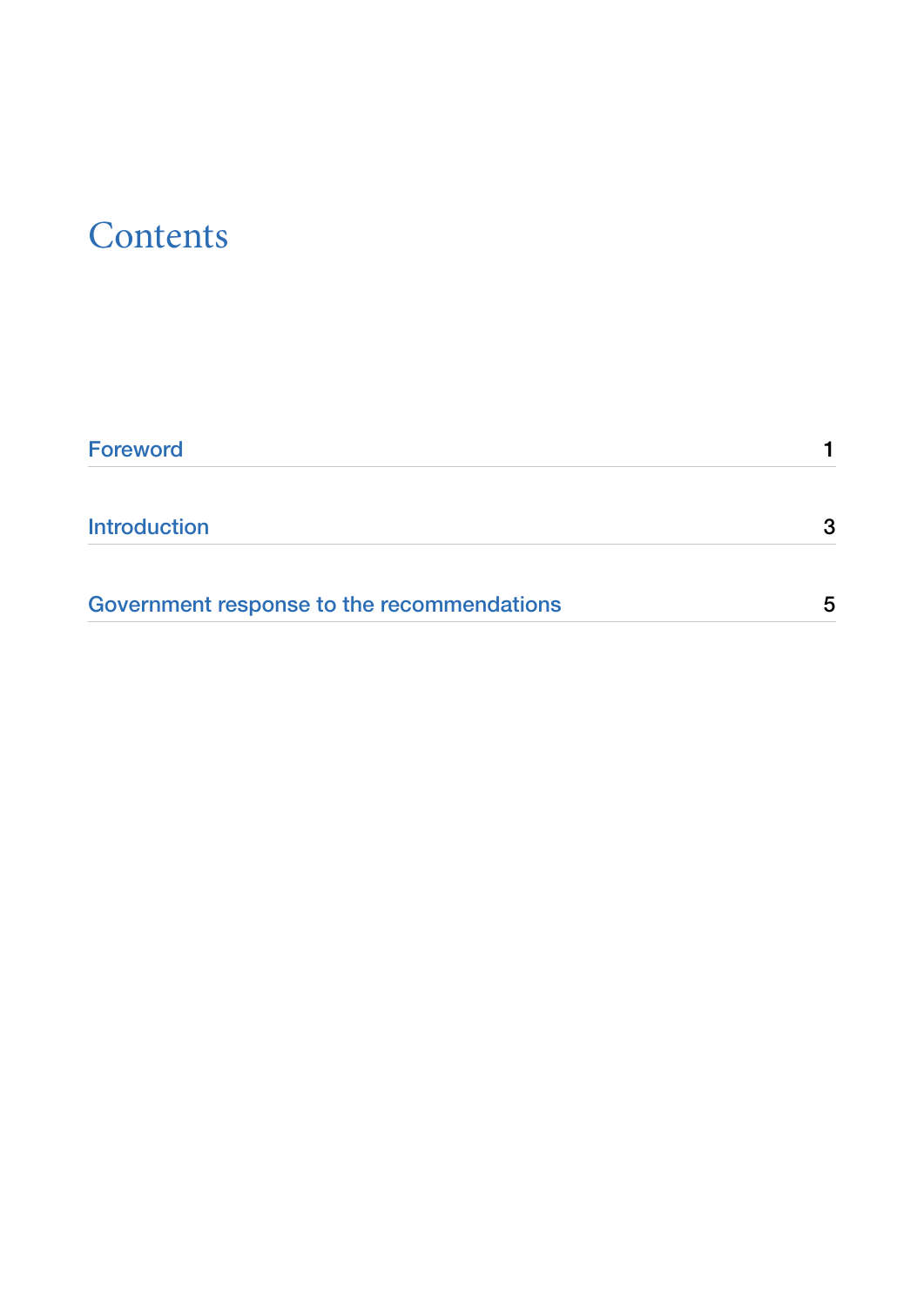## Foreword

Social impact investing is a means of bringing significant commitments of capital to some of the UK's biggest opportunities for social progress, including in places where traditional investment capital does not flow in sufficient quantity. As we consider the country we want to become in the years ahead, we should be thinking imaginatively about how to deploy a wide range of our country's resources in order to maximise the opportunities before us.

Financial innovation offers new ways to spread wealth and economic opportunity, and to help deliver the prosperity we all want for our country and the world. It enables more active participation by individuals in the process of wealth creation, which in turn prompts innovation and growth in the financial services industry. But maximising this potential requires leadership and a clear steer from government.

We are ambitious that delivering social impact should be a widely held concern – that social impact investment should become 'business as usual' for individual and institutional investors. In addition to the primary social benefits of this investment approach, we believe it can give the UK a competitive advantage – better for investors, better for companies and better for our citizens.

Social impact investing is especially suited to providing individuals with opportunities to invest and save in line with their values. People increasingly seek to use their assets – their skills and their money – to create

the world they want to live in. Social impact investing creates opportunities for people to embed their values in their saving and investment choices, empowering people to take a greater stake in a stronger, shared society.

Social impact investing can also contribute to the UK's role as a global leader in financial services. It offers an opportunity for the investment industry to be more sophisticated in taking account of customers' needs, values and aspirations. Together, government and industry are in a strong position to set standards in this emerging area of the market, and to give investors confidence that investments live up to their claims.

As a new and rapidly developing model, social impact investing opens up opportunities for the UK's financial services firms to innovate. Technology is also creating new possibilities for retail investment and redefining the way individuals engage with their investments and savings. In government we are actively supporting the digital transformation of the finance sector, including social impact investment.

For the wider economy, evidence shows that consideration of environmental, social and governance (ESG) factors can help foster long-term value creation for companies and their investors. Government looks forward to seeing how the growth of social impact investing can strengthen the foundation of sustainable economic growth.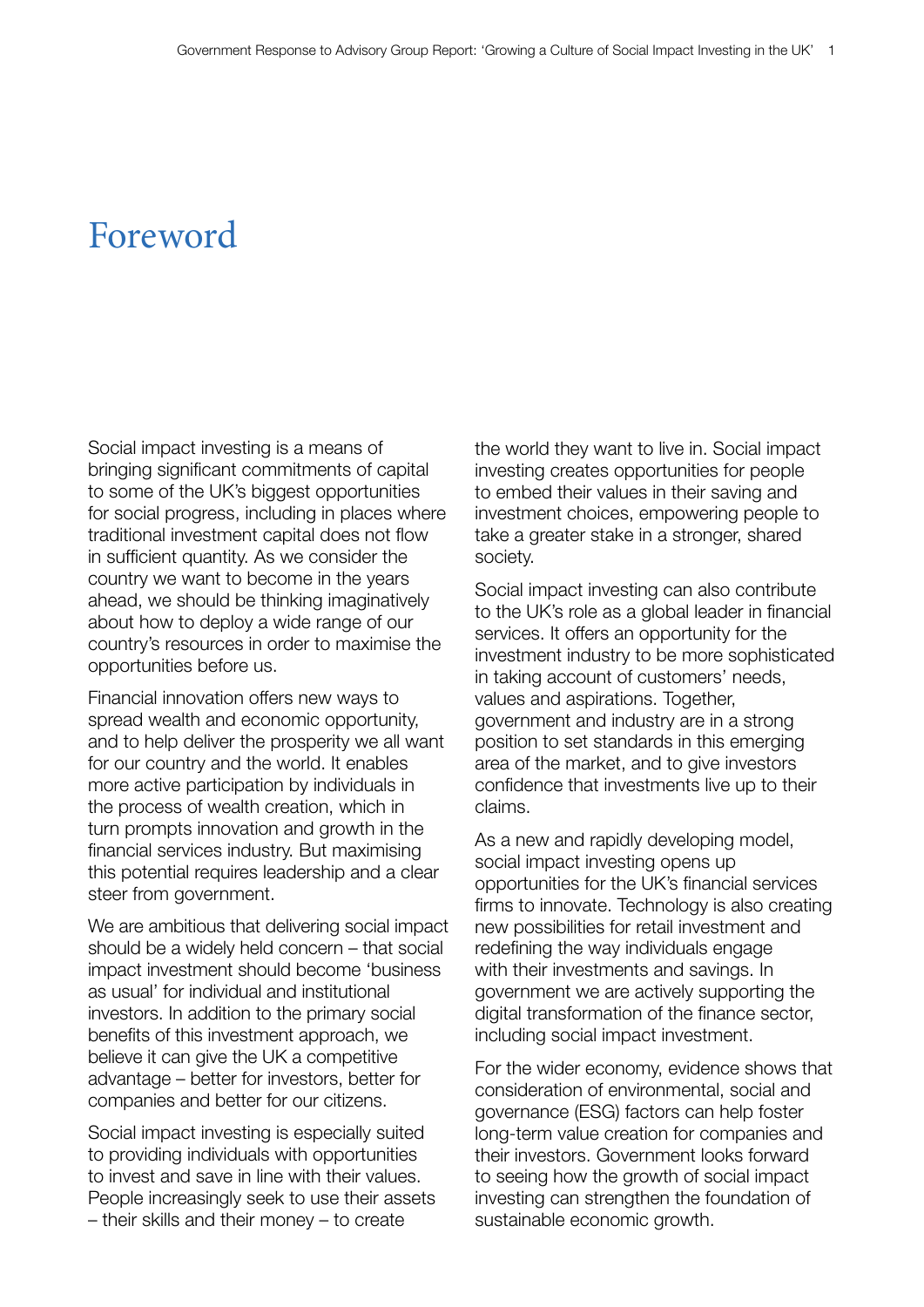Social impact investing is in the early stages of development and has shown significant positive results to date, as evidenced in the report from the Advisory Group on 'Growing a Culture of Social Impact Investing in the UK'. As the report acknowledges, the challenge for government and for the financial services industry is how to scale up this investment approach in a way that remains true to the purpose of generating social outcomes as well as financial returns.

We welcome the significant contribution of the Advisory Group and thank Elizabeth Corley and her colleagues for their work, which marks an important milestone towards social impact investing becoming part of the mainstream of the UK economy. We look forward to working with all partners, and especially the financial services industry, to make this ambition a reality.



Trong Carl

Tracey Crouch MP Minister for Sport and Civil Society



John PGER

John Glen MP Economic Secretary to the Treasury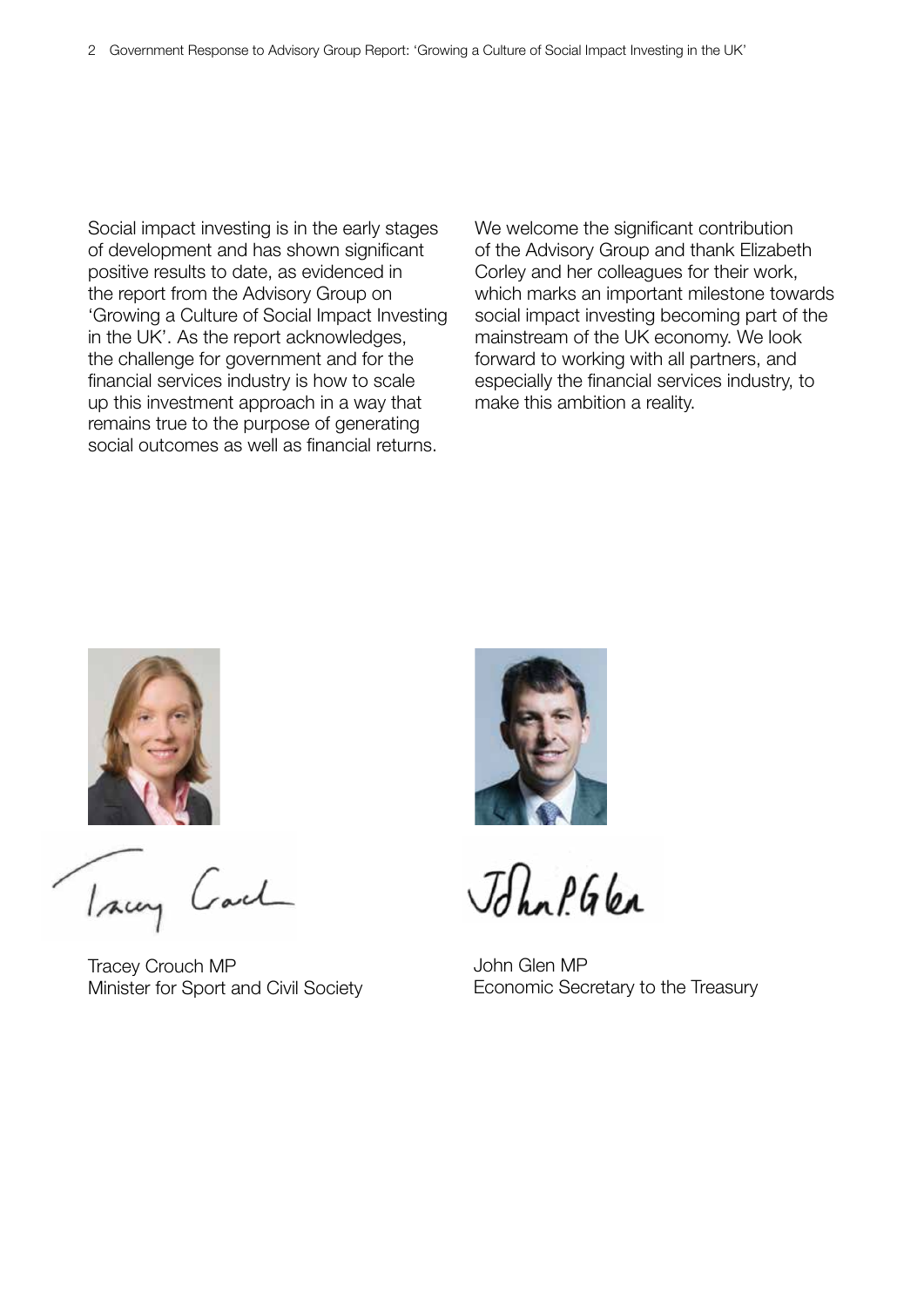## Introduction

In 2016 government asked Elizabeth Corley, Vice Chair of Allianz Global Investors, to chair an advisory group considering the following question: 'How can the providers of savings, pensions and investments engage with individual investors to enable them to support more easily the things they care about through their savings and investment choices?'

In the foreword to the Advisory Group report, entitled 'Growing a Culture of Social Impact Investing in the UK', ministers welcomed the high level of ambition that the report contained, noting that, while social impact investment "is currently a small part of the big picture", they were keen to grow the market.

*"We believe that can change. We know there are large amounts of capital looking for productive investment opportunities. At the same time, there are many areas where generating positive social outcomes needs investment at scale. We want to understand how to bridge that gap and bring social impact investment to the mainstream. This includes investments from company balance sheets, pension schemes and individuals who want to see their savings make a difference as well as provide a financial return."*

Six months later good progress is being made. Government maintains that the financial services industry must be the key driver and it is encouraging to see a number of social impact funds launched in the UK since the start of this year. This is a signal of how thinking on social impact is starting to spread through the investment industry. Other positive evidence includes the release of a number of guides from professional bodies and increasing mainstream media attention.

But there are further actions that government can take to promote social impact investing. These were discussed in February when the Prime Minister, the Culture Secretary, the Chief Secretary to the Treasury and other cabinet colleagues met senior executives from the financial services industry alongside social impact investing pioneers. Noting the strong early history of social impact investing in the UK, the Prime Minister said:

*"The challenge now is for industry to unlock the capital to boost impact investment even further, finding solutions to some of the burning injustices we face as a society, and helping make sure the country works for everyone."*

The Prime Minister asked Elizabeth Corley to lead a follow-up Taskforce to progress recommendations from the report and asked departments to consider what measures government could take to unlock and boost social impact investment. This response to the Advisory Group report sets out current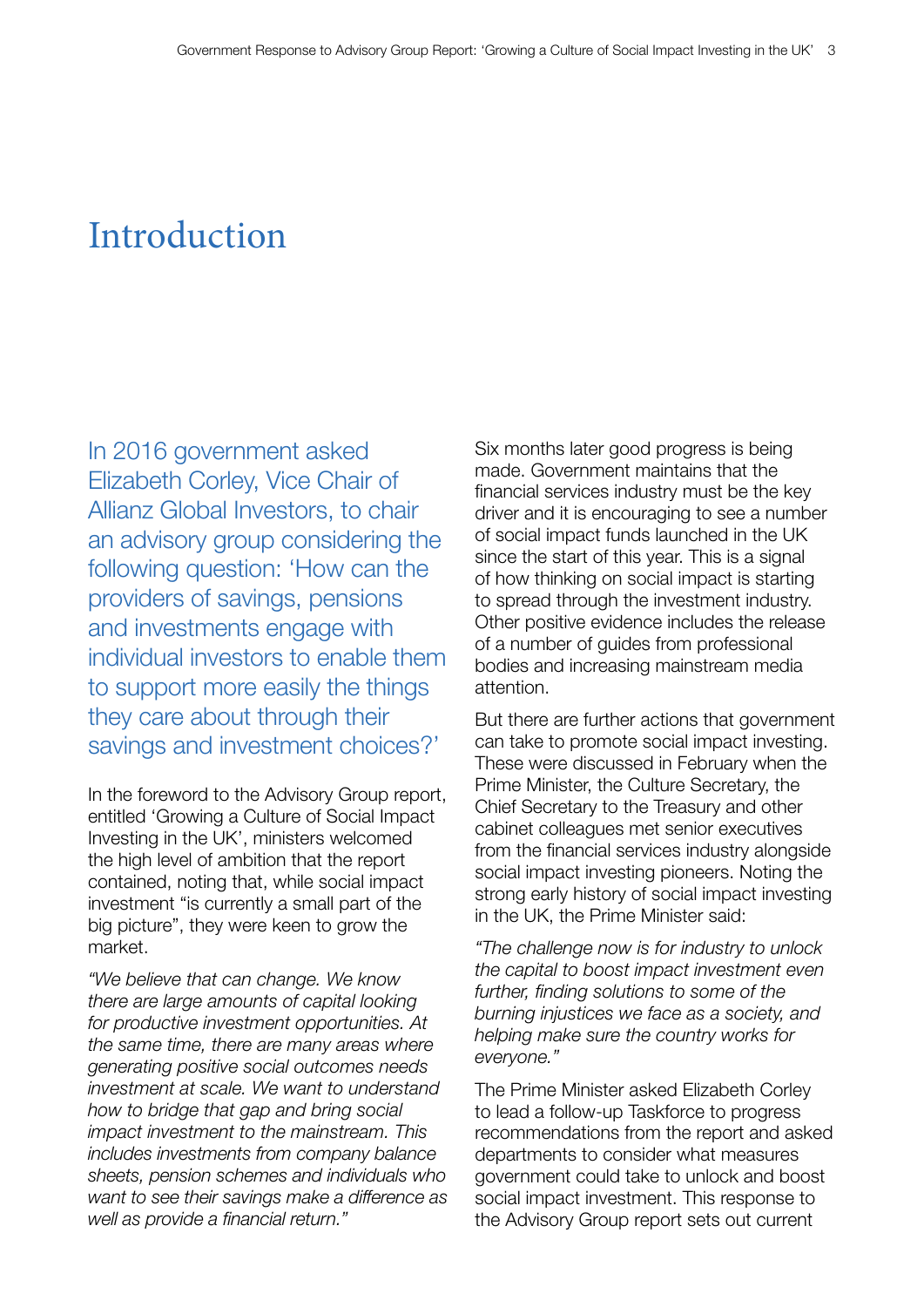government thinking, following the five themes identified in the original report.

In some areas there are regulatory changes which government is minded to make, for example to ensure environmental, social and governance (ESG) factors are properly considered in pension investments. In other areas, such as companies raising visibility of their social impact, encouraging coalescence around meaningful best practice is more appropriate.

Government will also explore actions to address barriers and unlock investment, which can help tackle issues such as left behind parts of the country, homelessness, and housing for vulnerable people.

Commitments to continue convening and communicating on this theme are fulfilled through initiatives such as the Inclusive Economy Partnership<sup> $1$ </sup> – led by chief executives from a range of businesses and civil society organisations, including National Grid, Nationwide, O2, TechUK, National Council Voluntary Organisations and Big Lottery Fund.

As the Advisory Group report suggests, "there is no 'silver bullet', but the areas prioritised are practical, achievable and will accumulate". Mainstreaming social impact investment in the UK will be a journey that takes time, but one which government believes has huge potential and is making strong progress.

<sup>1</sup> Inclusive Economy Partnership, 2017, https://www.gov. uk/government/news/business-and-civil-society-leadersform-partnership-to-tackle-challenges-in-society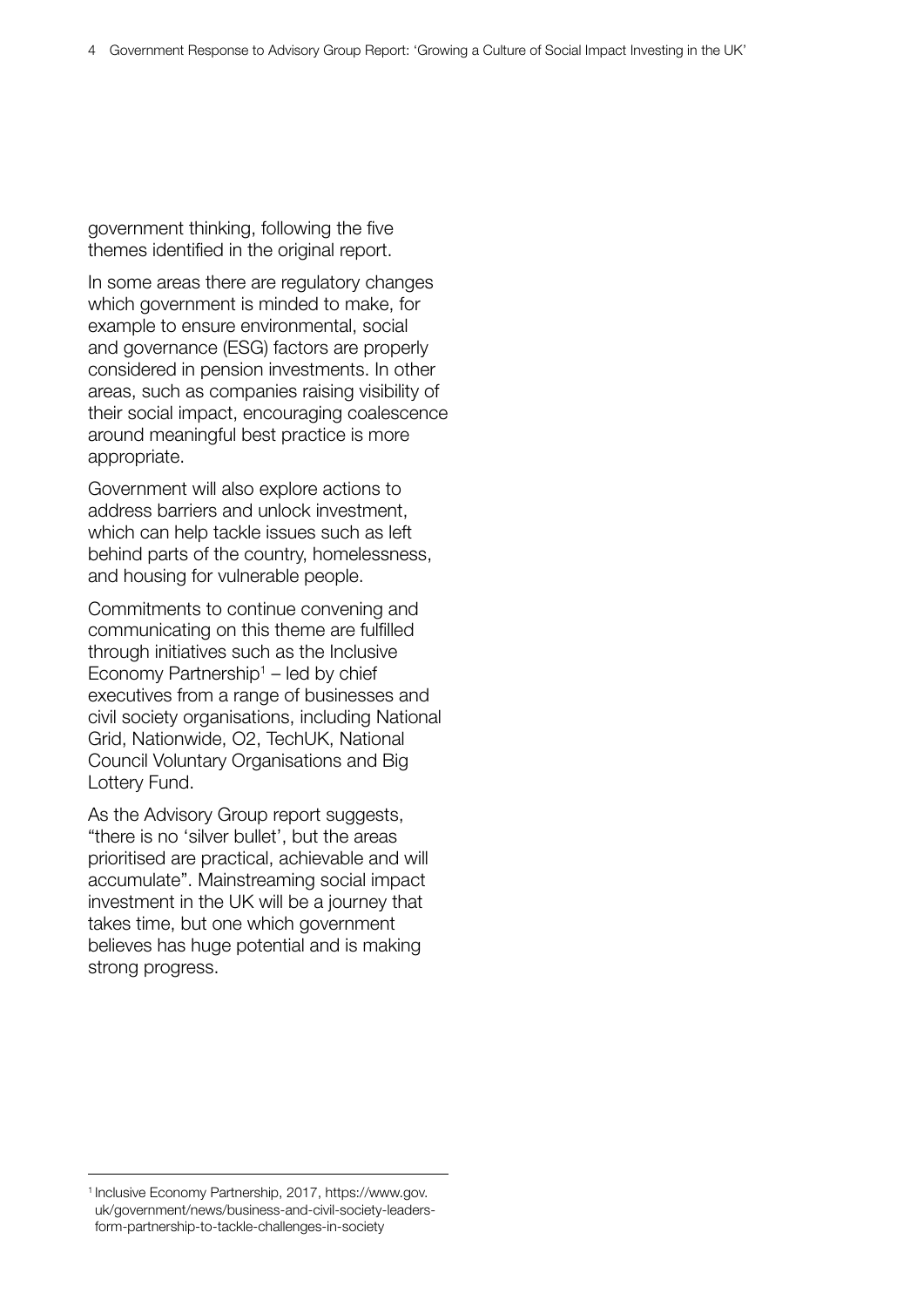## Government response to the recommendations

This response sets out government's position on each of the five themes outlined in the Advisory Group report, and any specific policy work, planned or in progress, that will help drive these areas forward.

### Social impact investing – a definition

The Advisory Group noted that confusion over varying definitions can be a significant barrier to adoption. Government agrees with this assessment, and therefore welcomes the working definition it has set out in its report with a view to coming to an agreed understanding across sectors:

*'Social impact investment consists of investment in the share or loan capital of those companies and enterprises that not only measure and report their wider impact on society – but also hold themselves accountable for delivering and increasing positive impact.'* – Advisory Group, November 2017

This aligns with government's understanding of social impact investing as an investment approach and government has adopted this definition for the purpose of this response.

## Five themes set out by the Advisory Group:

## 1. Improve deal flow and the ability to invest at scale

As the Advisory Group report identifies, there are already examples of successful and innovative investments targeting specific social outcomes that are a policy priority for government. Government has played an important role in building this foundation. Big Society Capital (BSC) was established in 2012 following government's decision on the use of dormant accounts. BSC has committed up to £436m of capital, leveraging over £804m of co-investment into innovative investment models<sup>2</sup>. Government also established the Centre for Social Impact Bonds, the Government Outcomes Lab in partnership with Oxford University, and the £80m Life Chances Fund to help build the evidence base and provide support to develop Social Impact Bonds (SIBs).

Government's priority is now to identify and address barriers to the effective scaling of successful investments and identify new policy areas where government can partner with social impact investors to drive innovation and improve social outcomes. One example is supporting investment into deprived areas and housing, where the Prime Minister has asked the Ministry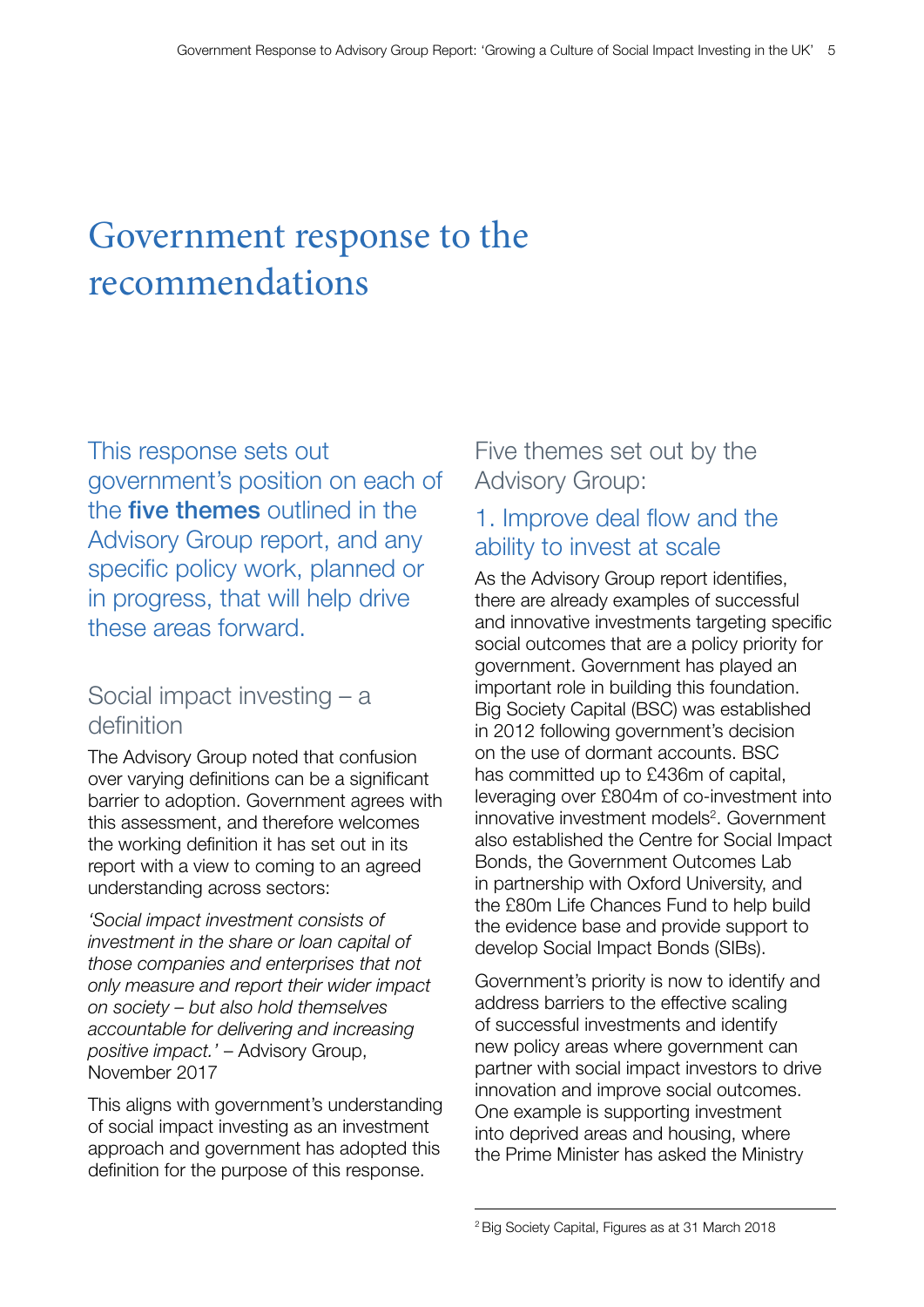of Housing, Communities and Local Government (MHCLG) to explore options to tackle homelessness, housing for vulnerable people, and the regeneration of places at risk of falling behind.

#### Taxation

Government is committed to growing the social economy by ensuring that the UK has a supportive tax and regulatory environment, and has implemented the world's first Social Investment Tax Relief (SITR). Government recently expanded the scheme, allowing charities and social enterprises to raise up to £1.5m through SITR, helping them to grow and increase their social impact. Further, the Community Investment Tax Relief (CITR) is a long-standing initiative which encourages investment in disadvantaged communities. Since 2002 CITR has raised around £145m in private investment and will continue in parallel with SITR.

#### HMG Commitments:

- Government is undertaking work to consider what measures it could take to unlock and boost social impact investment. For instance, the Secretary of State for Housing, Communities and Local Government is considering how social impact investment might support left-behind parts of the country, and help tackle homelessness and provide housing for vulnerable people.
- Government will continue to implement the Life Chances Fund and to develop options for the further development of Social Impact Bonds.
- Government has committed to reviewing the Social Investment Tax Relief (SITR) in 2019.

### 2. Strengthen competence and confidence within the financial services industry

Alongside its role in contributing towards addressing social challenges, social impact investment presents many opportunities for innovation in the financial services sector. It also presents challenges that need to be addressed. This goes hand in hand with other such areas identified by the Green Finance Taskforce<sup>3</sup> and the Patient Capital Review<sup>4</sup>.

#### Professional education

Government recognises that social impact investing is a relatively new yet rapidly developing investment strategy. Therefore, investment professionals need the relevant educational tools and guidance to develop the expertise that allows them to best serve their clients' interests and needs. Government agrees with the Advisory Group that efforts to improve these professional skills should be primarily led by industry, which will ensure that the tools and content accurately reflect practitioners' needs. The Green Finance Taskforce also identified the need for improved education in its report published in March 2018. The Green Finance Taskforce further stressed that investment consultants should have sufficient expertise and competence on environmental, social and governance (ESG) issues, including climate change.

<sup>&</sup>lt;sup>3</sup> Green Finance Taskforce Report 'Accelerating green finance: Green Finance Taskforce report', 2018, https://www.gov.uk/government/publications/acceleratinggreen-finance-green-finance-taskforce-report

<sup>4</sup> HM Treasury, Financing growth in innovative firms, 2017, https://www.gov.uk/government/consultations/financinggrowth-in-innovative-firms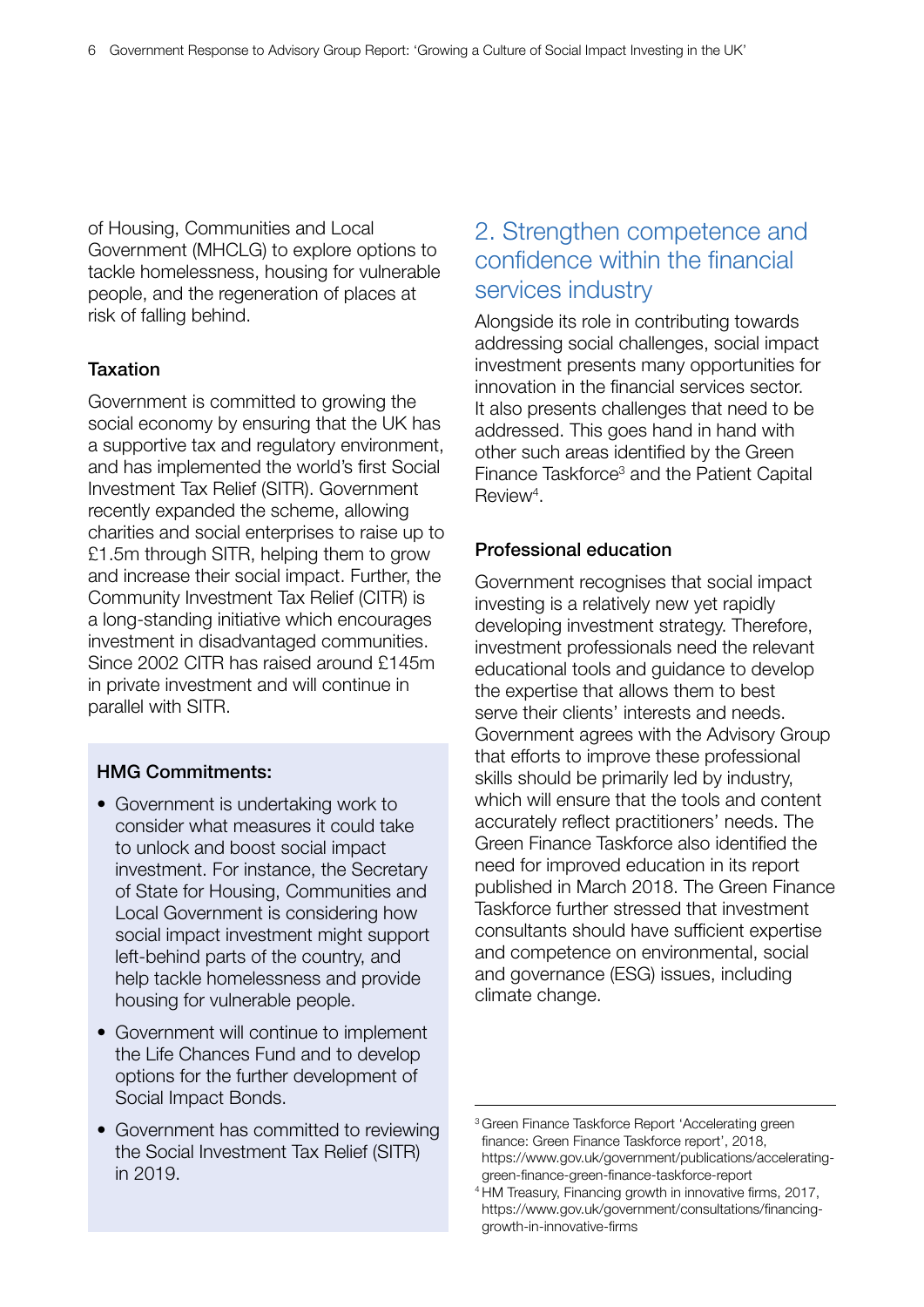Government welcomes concrete steps from the financial services industry to improve education in this area. This includes updated tools and guides such as the Personal Finance Society's 'Good Practice Guide on Social Impact Investing'5 for financial advisers, which was supported by the Department for Digital, Culture, Media and Sport (DCMS) at its launch in April 2018. Government is also pleased to see that the Pensions and Lifetime Savings Association (PLSA) has recently published its educational guide for trustees on 'impact investing'6.

However, government recognises that more needs to be done. In line with the Advisory Group's recommendations, government encourages other professional bodies and universities to introduce active training and competency building programmes to accelerate professional development around social impact investing, for example through Continuous Professional Development (CPD) and qualifications. Government also stresses the need to ensure these educational initiatives share a common language with guidance for organisations taking on investment. Access<sup>7</sup>, The Foundation for Social Investment, and Good Finance<sup>8</sup>, a digital information platform on social investment, are examples of governmentsupported initiatives that increase education, awareness, and access to social finance

among organisations that could benefit from social impact investment.

Government fully supports the Advisory Group's recommendations in this area and the initiatives that have already been brought to market, such as the educational guides for financial advisers and pension trustees. Government encourages investment professionals to use these opportunities to develop their competence in social impact investing. Government is working closely with the follow-up Taskforce on social impact investing to identify where it can help to drive relevant initiatives forward in the future and is committed to providing support where appropriate.

#### **Regulation**

Furthermore, government's ambition is to ensure that consideration of social and environmental impact becomes part of 'business as usual' in the British economy.

To this end, HM Treasury (HMT), the Department for Digital, Culture, Media and Sport (DCMS), the Department for Business, Energy and Industrial Strategy (BEIS), and the Department for Work and Pensions (DWP) have established a formal dialogue with the Financial Conduct Authority (FCA), The Pensions Regulator (TPR) and the Financial Ombudsman Service (FOS). This dialogue builds on the recent publication of the recommendations from the Green Finance Taskforce to government, and takes into consideration government's upcoming final response to the Law Commission on pension funds and social investment. This is closely aligned with the approach taken by the Department for International Development (DfID) to UK investment in developing countries.

Government welcomes the active engagement from the regulators and statutory bodies within the financial services

<sup>5</sup> Personal Finance Society 'Good Practice Guide: Social Impact Investing', 2018, http://www.thepfs.org/ media/9223844/good-practice-guide-social-impactinvesting.pdf

<sup>6</sup> Pensions and Lifetime Savings Association 'Impact Investing Made Simple', 2018, https://www. plsa.co.uk/Portals/0/Documents/Made-Simple-Guides/2018/7225%20Impact%20Investing%20 MS\_07\_03\_18%20FINAL.pdf

<sup>7</sup> Access, The Foundation for Social Investment, https:// access-socialinvestment.org.uk/

<sup>8</sup> Good Finance, https://www.goodfinance.org.uk/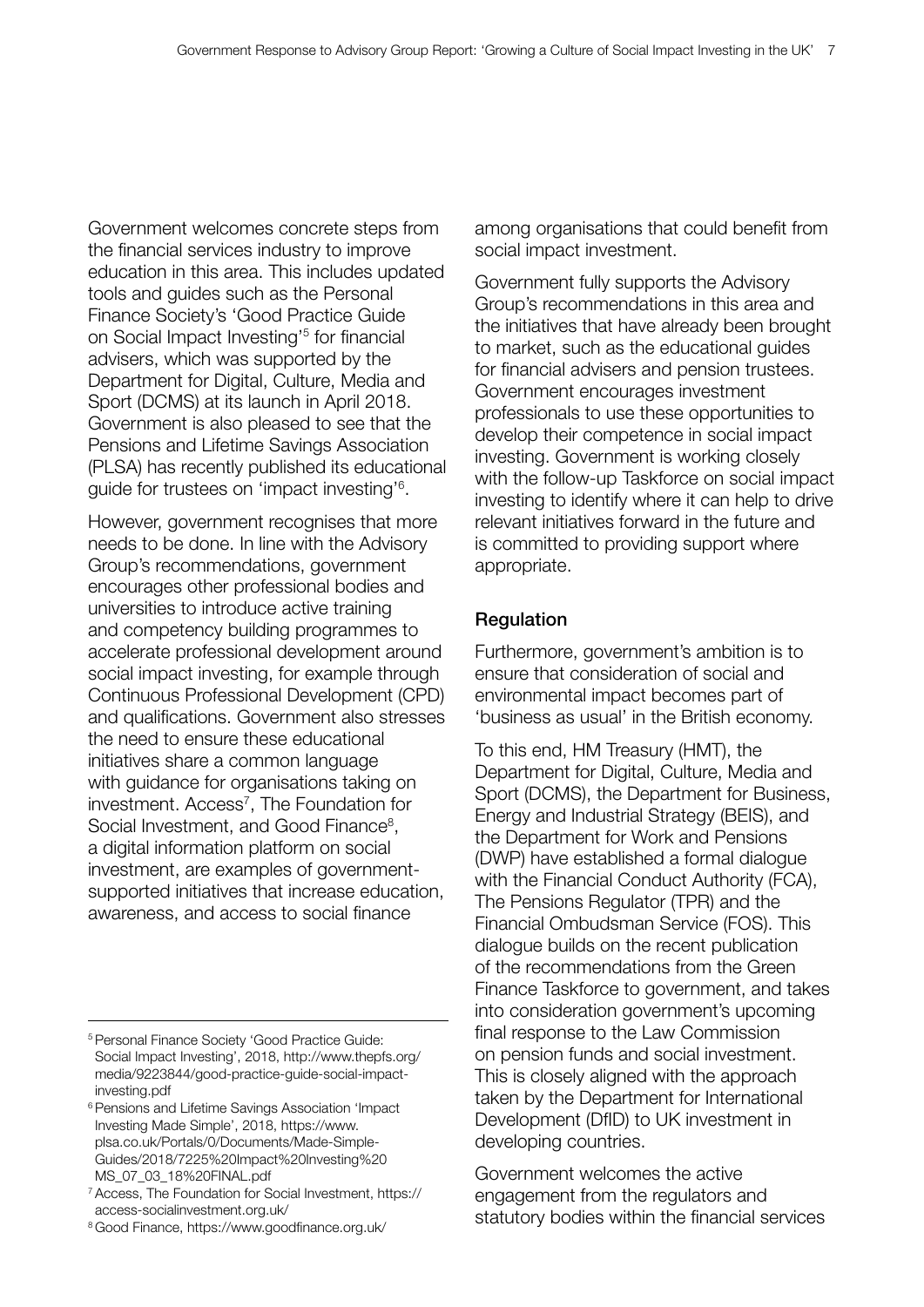industry. In their responses to the Advisory Group's letter<sup>9</sup> (dated 14 November 2017), which outlined perceived regulatory barriers raised by investment professionals, the FCA (response dated 8 January 201810) and the FOS (response dated 7 December 201711) addressed these points and outlined how they could work with the follow-up Taskforce to reduce the perceived barriers that inhibit the growth of social impact investing in the UK.

The FCA recently established an internal working group to discuss green finance and sustainable finance, and also held a workshop on this in May 2018 that was attended by leading institutions<sup>12</sup>. Government is pleased to see the FCA's proactive engagement with the wider sustainable finance sector. Government would welcome it if the FCA could build on its work on sustainable and green finance to date and consider actions to reduce perceived barriers to the growth of the social impact investment market.

- 11 Response from the FOS, December 2017, https://assets. publishing.service.gov.uk/government/uploads/system/ uploads/attachment\_data/file/680782/FOS\_response.pdf
- $12$  The workshop was attended by a number of external stakeholders, including members of the Green Finance Taskforce, the London School of Economics, the Bank of England, The Pensions Regulator, the Department for Environment, Food and Rural Affairs and HM Treasury. It brought together internal and external expertise to discuss the problems that could arise as a result of climate change in financial services markets, and generated ideas for how the FCA might respond to these. Building on the findings from the workshop, the FCA will use the internal climate change working group to develop its approach in this area.

Government also looks forward to working with the FCA and the FOS on their joint proactive communications programme targeted at investment professionals. In its response to the Advisory Group, the FOS has also committed to review and improve its communications to provide clarity around its approach to complaints about social impact investments. This is in response to concerns from industry members of the Advisory Group that there is a lack of clarity in this area, which presents a key challenge for financial advisers. Government is pleased with the FOS' commitment to this, looks forward to the realisation of these efforts in due course, and would welcome coordination with the FCA in this area.

#### HMG Commitment:

• Government is committed to partnering with and providing support to the financial services industry to help build social impact capabilities among investment professionals. It will work closely with regulators and statutory bodies to ensure that, as relevant to their respective mandates, social impact is considered in regulatory frameworks

<sup>&</sup>lt;sup>9</sup> Advisory Group's Letter to the FCA and FOS, November **and understanding.** 2017, https://assets.publishing.service.gov.uk/ government/uploads/system/uploads/attachment\_data/ file/659059/Advisory\_Group\_Letter\_to\_FCA\_\_\_FOS.pdf

<sup>10</sup> Response from the FCA, January 2018, https://assets. publishing.service.gov.uk/government/uploads/system/ uploads/attachment\_data/file/680781/FCA\_Response.pdf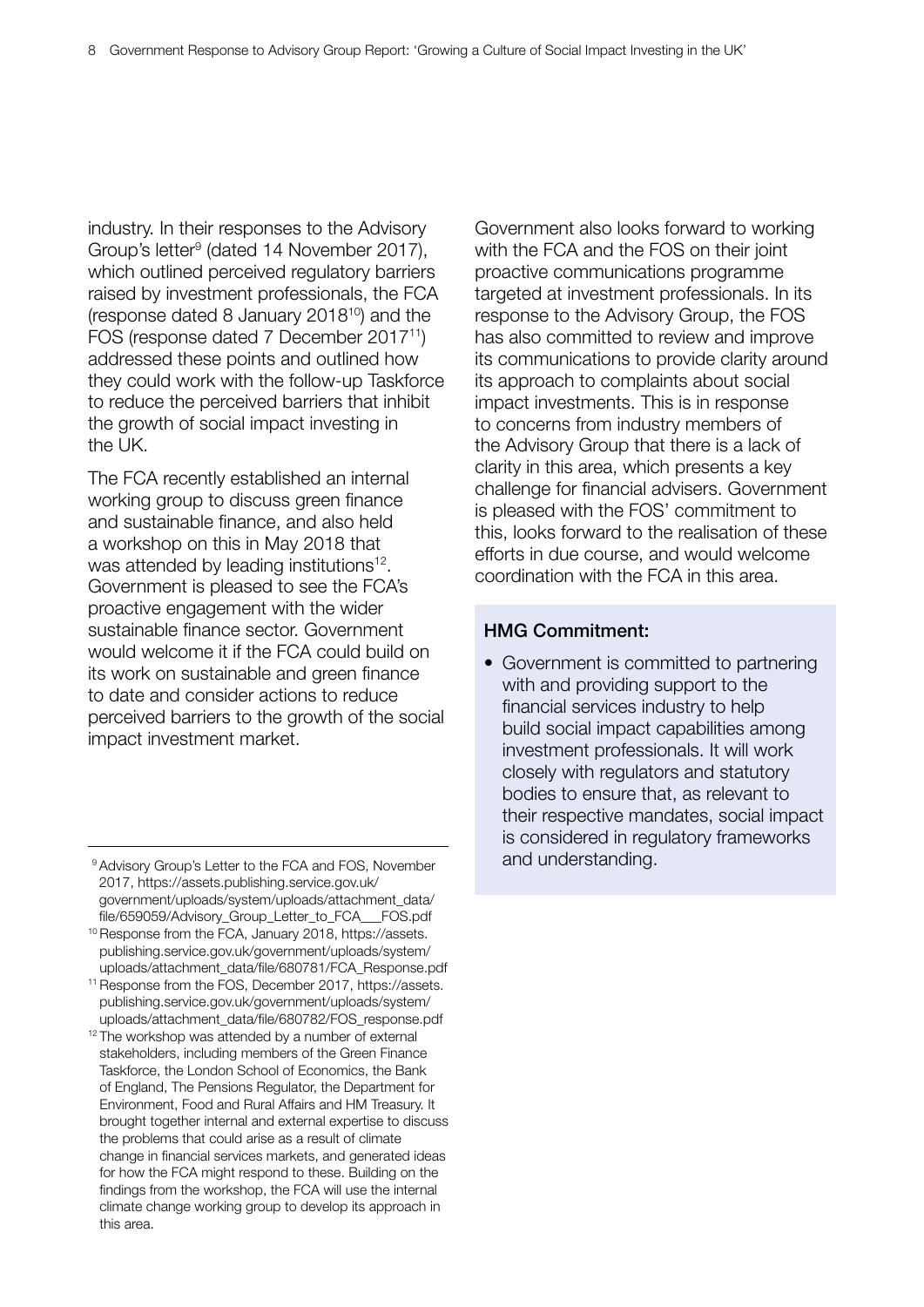## 3. Develop better reporting of non-financial outcomes

#### Responsible business

Responsible business is a force for good in society. Government champions responsible business, wants to promote more of it, and wants to help improve its visibility and communications to the public. It welcomes the Advisory Group's consideration of these issues in its report.

As outlined in the Industrial Strategy<sup>13</sup>, government is prioritising responsible longterm growth for national prosperity.

The UK's leading companies say corporate social responsibility is integral to their business approaches and models for longterm growth, and government welcomes the contribution which businesses make to society and communities. How individual businesses approach their corporate responsibility is fundamentally a matter for them and their shareholders. However, government also has a role to support this. That is why government is backing socially and environmentally responsible businesses widely across policies and regulations, and is supportive of business-led initiatives:

• Government is channelling public expectations in policy and regulation to help set the right frameworks and market conditions for responsible businesses to prosper. For example, it does this by setting the corporate governance framework in which businesses operate;

across climate change policies and regulations and the Clean Growth Strategy; through implementing the national action plan on business and human rights, including the Modern Slavery Act<sup>14</sup>; through the Good Work Plan<sup>15</sup> to improve job quality; by backing business action to improve gender balance in corporate leadership and address barriers to ethnic minorities in the workplace; and in the work from DfID to encourage businesses to consider their social and environmental impacts, including with the UN Global Compact.

- Government encourages more businesses to get involved with their communities and in tackling social challenges where they can make a real difference. In 2017 government launched the Inclusive Economy Partnership<sup>16</sup> to encourage business and civil society leaders to partner and stimulate innovation in solutions to social challenges.
- Government supports the increasing numbers of businesses who want to embed social and environmental purpose alongside their profit motive. It has encouraged the business-led development of a new online tool<sup>17</sup> that helps entrepreneurs embed purpose into their core governance documents when they found new companies.

<sup>14</sup> Modern Slavery Act, 2015, https://www.gov.uk/ government/collections/modern-slavery-bill

<sup>15</sup> Good Work: A response to the Taylor Review of Modern Work Practices, 2018, https://assets.publishing.service. gov.uk/government/uploads/system/uploads/attachment\_ data/file/679765/180206\_BEIS\_Good\_Work\_Report.pdf

<sup>&</sup>lt;sup>13</sup> Industrial Strategy: building a Britain fit for the future, 2017, https://assets.publishing.service.gov.uk/ government/uploads/system/uploads/attachment\_data/ file/664563/industrial-strategy-white-paper-web-readyversion.pdf

<sup>16</sup> Inclusive Economy Partnership, 2017, https://www.gov. uk/government/news/business-and-civil-society-leadersform-partnership-to-tackle-challenges-in-society

<sup>17</sup> Purposely online tool, https://getpurpose.ly/about-us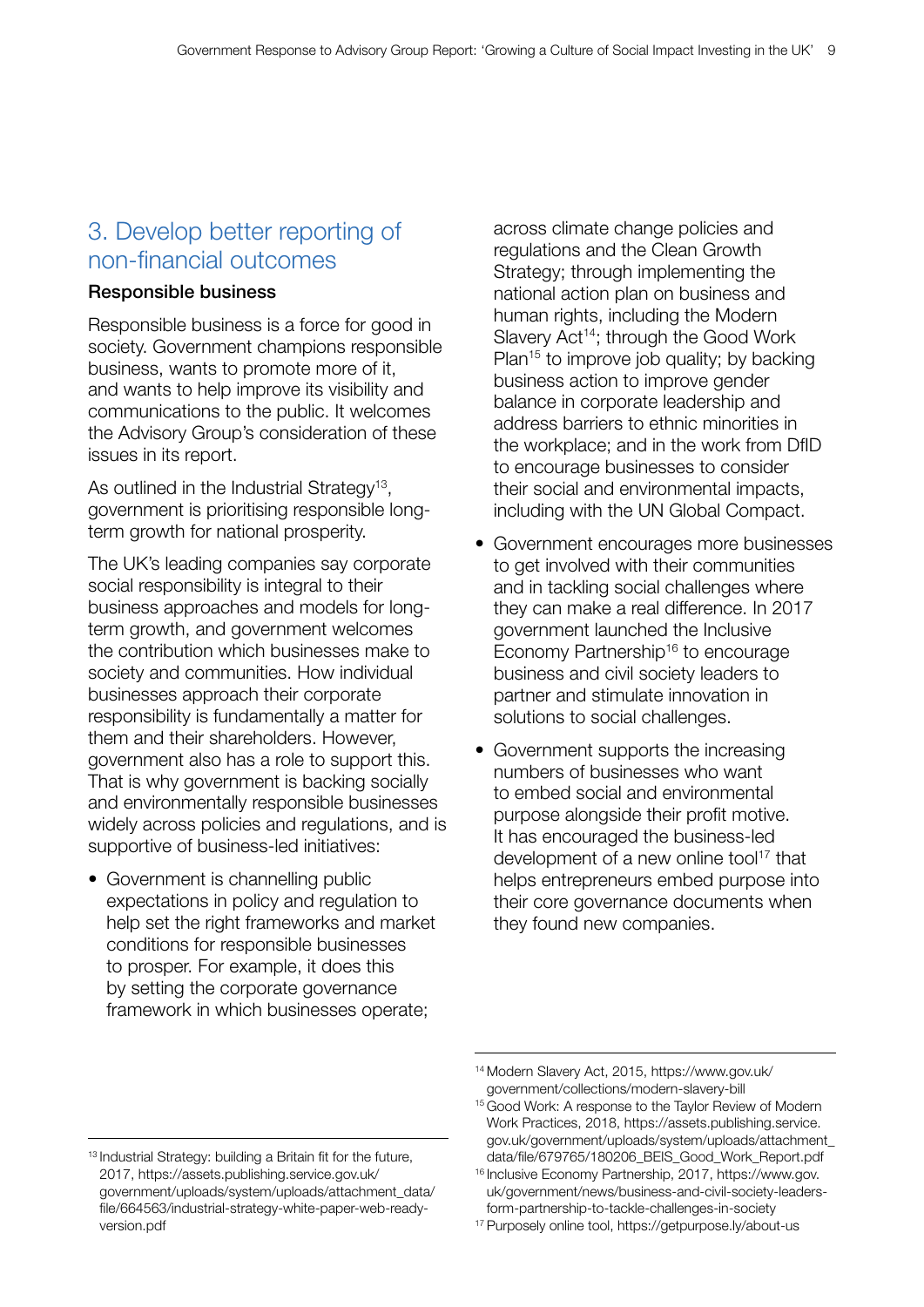#### Communicating corporate social responsibility

Government encourages businesses to communicate what they do for society and the environment as effectively and visibly as possible. There are wide audiences for this, including shareholders, investors, and employees, as well as customers and the general public.

Company reporting is one of several ways in which businesses communicate their social and environmental responsibility. Recent legislative changes were introduced to encourage wider reporting on social and environmental impacts by large companies. In 2016, government amended the Companies Act to implement the EU Directive on Disclosure of Non-Financial and Diversity Information<sup>18</sup>. This introduced additional requirements for the Strategic Reports prepared by large companies to cover their social and environmental impacts. These changes applied to financial years beginning in 2017.

Building on this, government wants to see reporting by companies which is meaningful – i.e. clear, concise and genuinely informative and aligned with management approaches to business planning and risk management, as well as being aligned to investor expectations. "Tick box" compliance, which does not change behaviours, nor of itself lead to real outcomes, should be avoided.

With these objectives in mind, government plans to assess early impacts of these recent changes to company reporting to evaluate the improvements in reporting on social and environmental issues. BEIS will consider with the Financial Reporting Council (FRC) what further action might be necessary. A

number of the companies which responded to the FRC's recent public consultation on updating the Corporate Governance Code19 commented on the importance of social and environmental issues to them.

#### HMG Commitments:

- Following the transposition of the EU Directive on Disclosure of Non-financial and Diversity Information, BEIS will lead an evaluation of company reporting on social and environmental issues.
- Government, as part of its Corporate Governance Reform package, will introduce changes to the Companies Act requirements (Section 172) to improve businesses' reporting on their impacts on employees and other key stakeholders.

#### The United Nations Sustainable Development Goals

Government recognises that there is increasing business interest in the United Nations Sustainable Development Goals  $(SDGs)^{20}$ .

The seventeen Sustainable Development Goals set an ambitious challenge for action worldwide, over the period to 2030, to combat the most pressing challenges of our time, including eradicating extreme poverty, ending hunger, protecting the environment and reducing inequalities. The Sustainable Development Goals are now the pre-eminent, comprehensive international framework for sustainable development. Government fully

<sup>&</sup>lt;sup>18</sup> EU Directive on Disclosure of Non-Financial and Diversity Information, https://ec.europa.eu/info/business-economyeuro/company-reporting-and-auditing/companyreporting/non-financial-reporting\_en

<sup>&</sup>lt;sup>19</sup> Responses to FRC Consultation on Corporate Governance Code, https://www.frc.org.uk/consultationlist/2017/consulting-on-a-revised-uk-corporategovernance-co

<sup>20</sup> United Nations Sustainable Development Goals, https:// sustainabledevelopment.un.org/?menu=1300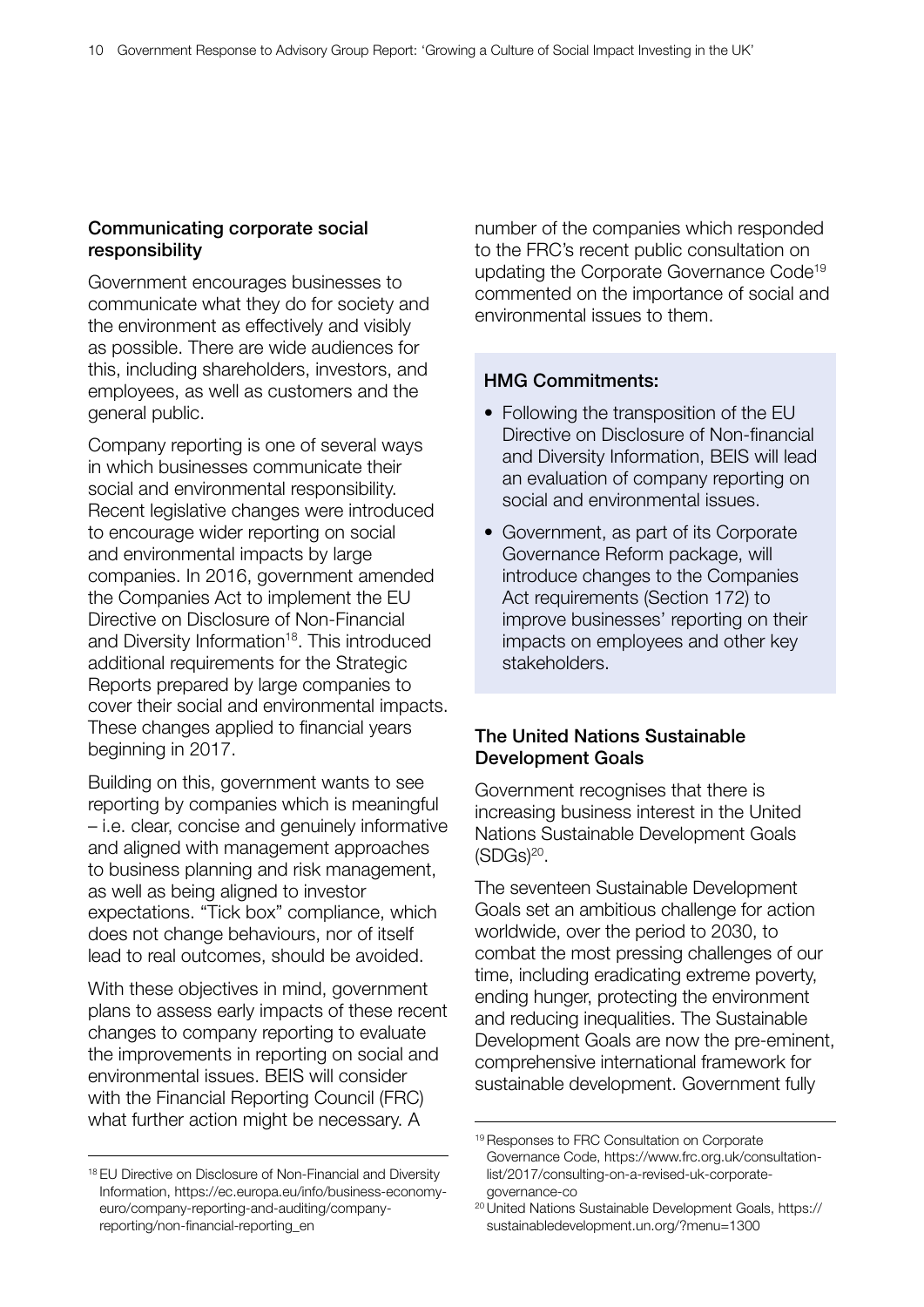supports their realisation both in the UK and abroad.

Government recognises that many of the UK's leading businesses have started to engage with the Sustainable Development Goals already and are considering how best to use these to frame and communicate their approaches to social and environmental responsibility. Many businesses are prioritising their efforts within the Sustainable Development Goals, for instance, acting to counter climate change, adopting sustainable resource use, guarding against modern slavery in supply chains, or supporting diversity and fairness in the workplace.

In recognition of this, BEIS and the Government Inclusive Economy Unit (GIEU) are exploring how businesses are engaging with the Sustainable Development Goals to see how to respond to this trend. Government is interested to understand how businesses' use of the Sustainable Development Goals to frame their approach to social and environmental responsibility may facilitate comparison, raise standards and stimulate investment. Government is supporting the Business Commission for Sustainable Development and is looking forward to seeing the work of the World Benchmarking Alliance, led by Aviva, which will soon publish a series of league tables ranking company performance against a range of Sustainable Development Goals.

With business approaches to the Sustainable Development Goals still evolving, and large companies responding to the recent changes to cover social and environmental impacts in their Strategic Reports, government does not propose to overlay further Sustainable Development

Goals-related reporting requirements in the Companies Act. The FRC's recent consultation on updating the Corporate Governance Code included a question about incorporating the Sustainable Development Goals and other sustainability frameworks, and business respondents showed wide preference for a non-prescriptive approach to these. The FRC is evaluating the responses to its consultation. A new version of the Code, supporting guidance and a feedback statement will be published shortly.

BEIS and the FRC will continue to monitor the evolution of Sustainable Development Goals issues for company reporting. Government wants to keep the UK at the leading edge of international developments in sustainability reporting. Accordingly, BEIS is now represented at the United Nations' Intergovernmental Working Group of Experts on International Standards of Accounting and Reporting (ISAR), which is considering ways to develop company reporting in accordance with the Sustainable Development Goals.

#### HMG Commitments:

- Government is exploring how businesses are using the Sustainable Development Goals to frame their social and environmental responsibility and communicate this more strongly.
- The Department for Business, Energy and Industrial Strategy (BEIS) will participate in the United Nations' Intergovernmental ISAR Experts Working Group.
- The Department for International Development (DfID) will support the World Benchmarking Alliance to publish league tables ranking company performance against the Sustainable Development Goals.

<sup>&</sup>lt;sup>21</sup> FRC Consultation on Corporate Governance Code, 2018, https://www.frc.org.uk/directors/corporategovernance-and-stewardship/uk-corporategovernance-code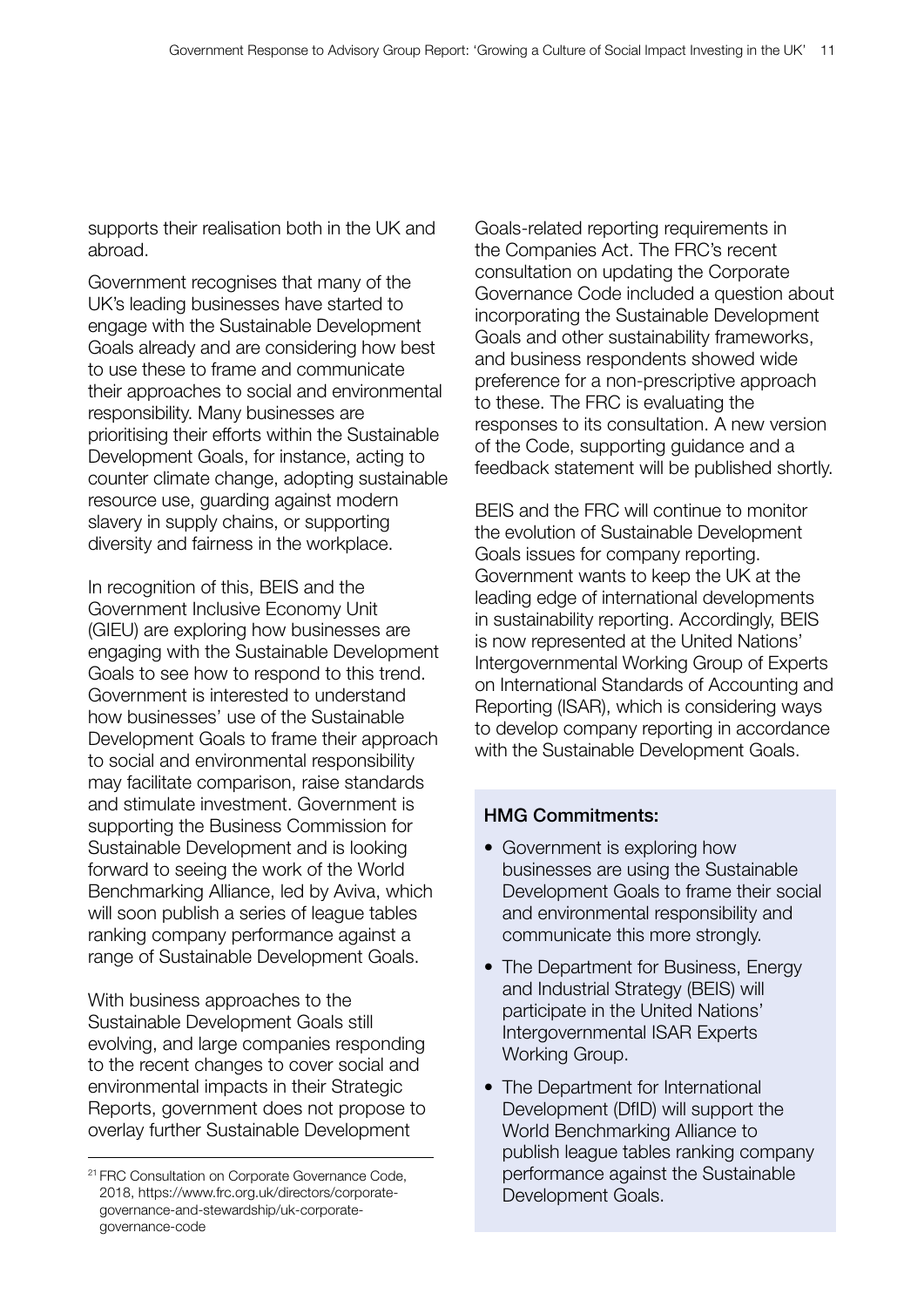### 4. Make it easier for people to invest

Consumers are increasingly looking to reflect their values through their spending and saving choices. Research by PricewaterhouseCoopers (PwC) found that 68 percent of 25-34 year olds say it is important that people use their money for the good of society and the wider world<sup>22</sup>. Indeed, this interest goes beyond wanting specific values-based products. Many consumers expect the companies with which they engage to uphold certain social and environmental standards as the norm.

Businesses too are recognising that consideration of environmental, social and governance (ESG) risks and opportunities can improve long-term investment returns<sup>23</sup>. However, uncertainty remains over the extent to which investment managers are able to take such factors into account when considering how to maximise financial returns. Product providers are responding by bringing environmentally and socially responsible products to market to cater to engaged consumers.

Government recognises that changes to structures and behaviours are not easy or quick to make. Government therefore welcomes the work of the Advisory Group in highlighting how industry can help address these barriers and commits to continuing to work with regulators, industry and civil society towards bringing social impact investing to the mainstream.

DCMS will work closely with the follow-up Taskforce to develop a communications campaign to inform consumers about how they can invest in line with their values. It agrees with the Advisory Group that this would be best launched when there is a stronger social impact investment market with which consumers can engage more easily. This could include ministerial speaking engagements at industry events and consumer-facing press activity.

Government notes that the follow-up Taskforce is exploring the scope for innovation in data and technology to bring social impact investing to retail investors and will continue to work closely with the Taskforce to identify where it can help. Technology is revolutionising consumers' engagement with their finances, and Government is committed to nurturing the nascent and flourishing fintech sector in the UK. It is particularly supportive of technology applications that give individual investors direct sight of the social and environmental impacts their investments are having. At the Commonwealth Summit, the UK announced a Digital Finance Champions Group for the development of secure digital finance to drive equitable and inclusive growth. This will facilitate peer-to-peer learning, inform policy design, and leverage expertise from the private sector to address constraints and showcase innovation.

Government is also considering changes to regulation (see below) as well as identifying further actions it can take to help build capacity and increase transparency around social impact investment by pension schemes.

#### **Regulation**

Government is considering changes to investment regulation that will help to grow the social impact investment market. These will include changes to pensions

<sup>22</sup> PwC, Social Investment Demand: research findings December 2016. Unpublished. Referenced in ShareAction's report: Pensions for the Next Generation: Communicating What Matters, 2018

<sup>&</sup>lt;sup>23</sup> E.g. From the Stockholder to the Stakeholder: How Sustainability Can Drive Financial Outperformance (University of Oxford and Arabesque Partners, 2015); and Total Societal Impact: A New Lens for Strategy (Boston Consulting Group, 2017)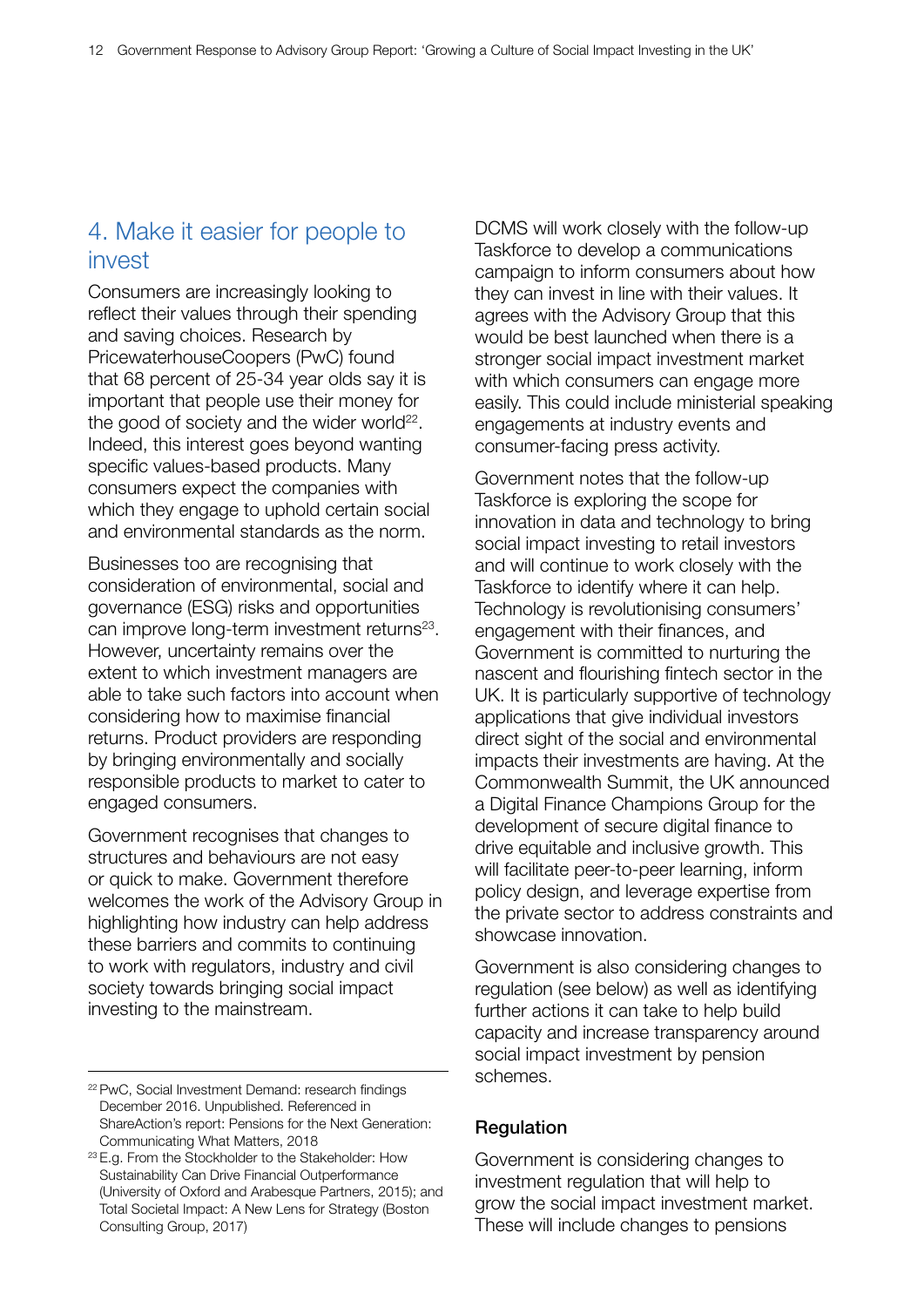regulation to make it easier to invest with an environmental and social impact.

In December 2017, government published its interim response to the Law Commission's report on pensions and social investment $24$ . Several of the Law Commission's recommendations were reflected in the Advisory Group's report.

Government's interim response set out the areas in which it is considering taking action, including plans to clarify legislation around consideration of financially material risks (including environmental, social and governance (ESG) factors), pension schemes' ability to consider members' concerns, and stewardship responsibilities. With regards to the consideration of member concerns, this remains subject to the Law Commission's two-part test, which outlines that trustees must have good reason to think scheme members share the concern and there is no risk of significant financial detriment to the fund<sup>25</sup>. Government will shortly publish its final response alongside a consultation on these regulatory changes as well as additional changes aimed at strengthening the Statements of Investment Principles (SIP) to make them more effective.

The changes aim to make it easier for trustees of pension schemes to invest members' savings in assets that can "do good," as well as deliver market returns. Government has worked closely with the regulators and industry on drafting the policy and regulations behind these measures and looks forward to receiving feedback to the consultation.

The FCA is also considering what form of rule changes may be appropriate to address the Law Commission's proposals. As noted above, government would welcome it if the FCA considers actions to reduce perceived barriers to the growth of the social impact investment market.

Furthermore, government is supportive of the aims of the Advisory Group to increase pension trustees' consideration of social impact investments, for example, by encouraging trustees to include specific policies relating to social impact in the SIP, and incorporating social impact investments into default funds, as well as chosen funds (subject to Law Commission guidance around appropriate risk-adjusted financial returns). These recommendations are ultimately for trustees, although the proposed regulatory changes should help provide clarity to trustees and give institutional investors confidence to begin or increase the allocation of capital to investment opportunities such as social impact investment.

There are a number of other initiatives taking place across government, in partnership with a broad range of stakeholders, that support progress of the recommendations of the Law Commission and the Advisory Group. The Green Finance Taskforce's report, 'Accelerating Green Finance'26, supports the Law Commission recommendations to clarify pensions regulation with regards to environmental, social and governance (ESG) principles. The Patient Capital Review<sup>27</sup> aims to tackle barriers to investment in more illiquid assets, for which there is a Pensions

<sup>24</sup> Law Commission, 'Pension Funds and Social Investment (Law Comm No 374)', 2017, https://www.lawcom.gov.uk/ project/pension-funds-and-social-investment/

<sup>&</sup>lt;sup>25</sup> According to the Law Commission, trustees retain primacy in investment decisions and, whilst they should not necessarily rule out the ability to take account of members' views, they are never obliged to, and the prime focus is to deliver a return to members

<sup>26</sup> Green Finance Taskforce Report 'Accelerating green finance: Green Finance Taskforce report', 2018, https:// www.gov.uk/government/publications/accelerating-greenfinance-green-finance-taskforce-report

<sup>27</sup> HM Treasury, Financing growth in innovative firms, 2017, https://www.gov.uk/government/consultations/financinggrowth-in-innovative-firms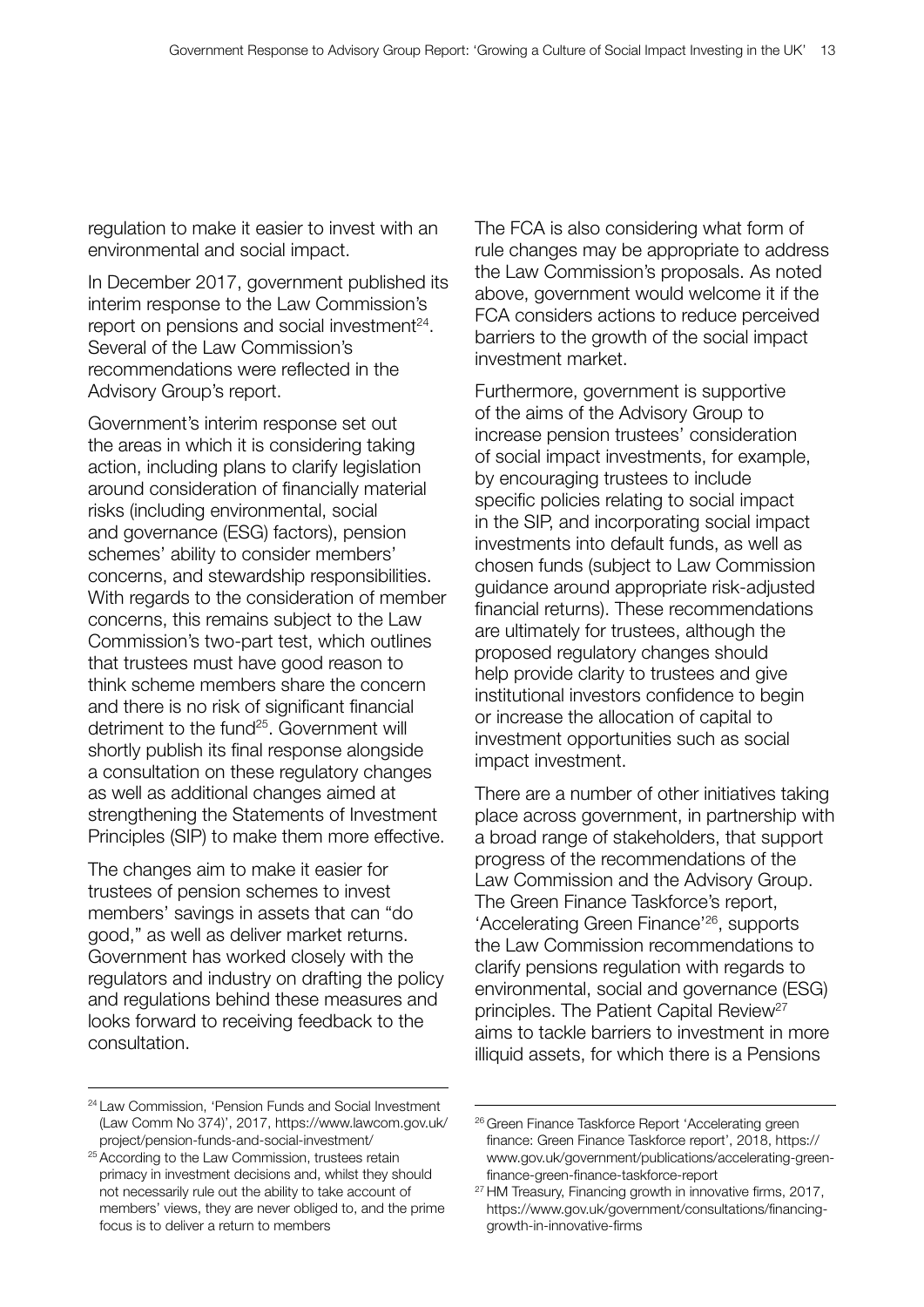Investment Taskforce with regulatory and industry representation. With regards to stewardship, DfID has supported the ShareAction Workforce Disclosure Initiative, where investors with more than \$10trn in assets under management (including HSBC, Aviva, Legal & General and Schroders) have come together to pressure the companies they invest in to improve the workplace practices in their supply chains.

Finally, work to improve the visibility of business social and environmental responsibility, outlined above in section 3, is meeting the recommendations for more examples of good practice of impact reporting and greater agreement around terminology for social impact investments. Government also supports initiatives such as the Global Impact Investing Network (GIIN) and the Impact Management Project, which work to improve impact measurement and management practices among investors and build market intelligence, such as through the GIIN's Annual Investor Survey.

#### HMG Commitments:

- Government will consult on changes to regulation in order to:
	- allow for consideration of broader financial risks and opportunities, including those related to environmental, social and governance (ESG) issues;
	- strengthen pension schemes' ability to consider member concerns about investments; and
	- clarify the various ways pension schemes should engage with the firms in which they invest, alongside voting, as an important aspect of stewardship of pension scheme assets.
- Government departments will consider, at ministerial level, what more can be done to increase consideration of the wider impacts of pension investments – environmental and social, as well as financial. Government will focus on ensuring that current work is capitalised upon; on identifying and, where appropriate, proposing the removal of longer-term behavioural and legislative barriers; and on improving investor consideration and communication of impact issues.
- For example, government has an aspiration that pension schemes could, if they chose to, target a minimum percentage allocation towards investments that have an explicit social or environmental purpose, and report on that. Government would also like to see member views much more seriously considered in pension investment decisions. It will work with industry and regulators to explore these ideas, and others, in order to grow the impact of pensions in the UK.